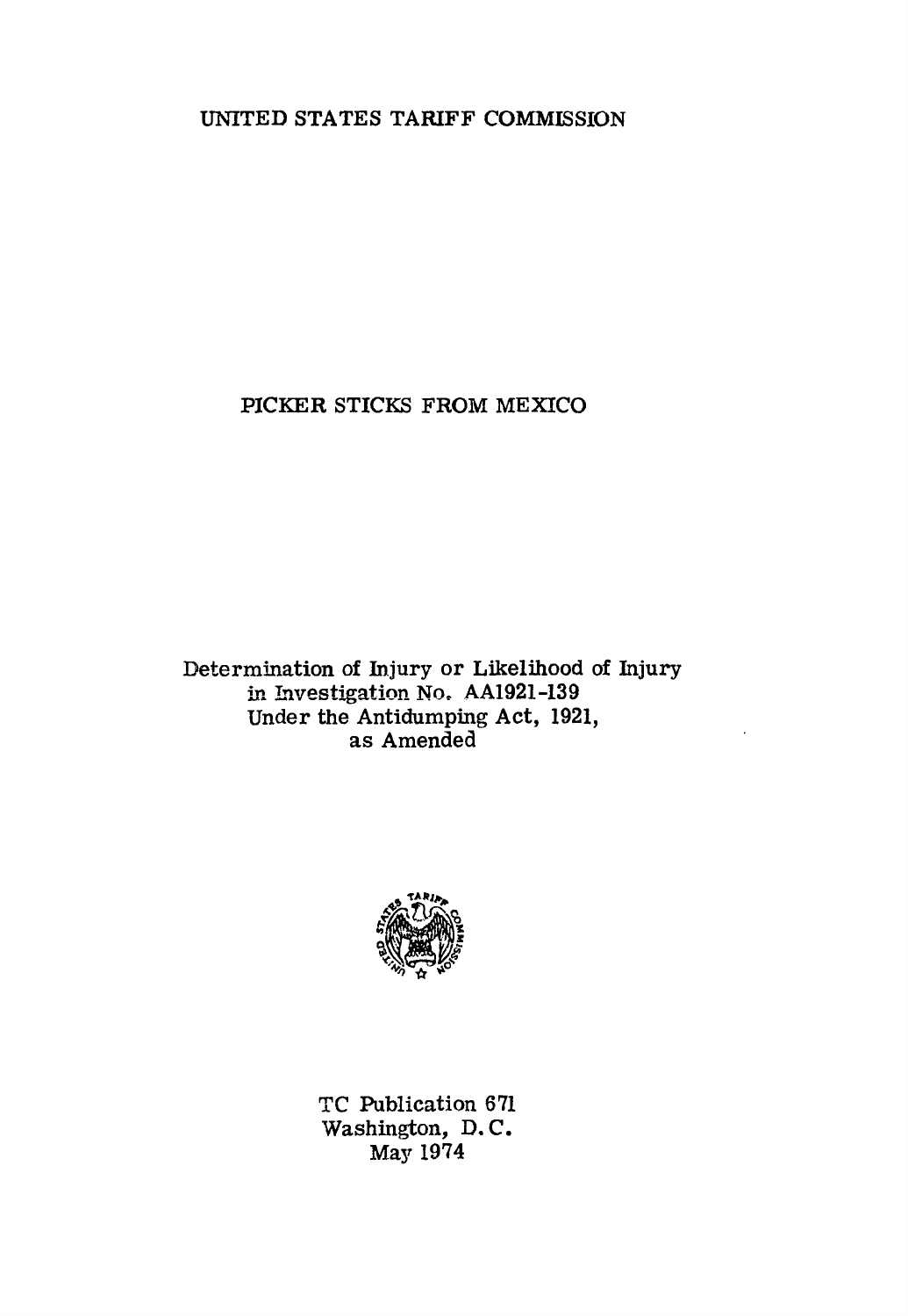## UNITED STATES TARIFF COMMISSION

 $\bar{z}$ 

### COMMISSIONERS

 $\mathcal{L}_{\text{max}}$  and  $\mathcal{L}_{\text{max}}$ 

Catherine Bedell, Chairman Joseph O. Parker, Vice Chairman Will E. Leonard, Jr. George M. Moore J. Banks Young Italo H. Ablondi

Kenneth R. Mason, Secretary to the Commission

Address all communications to United States Tariff Commission Washington, D. C. 20436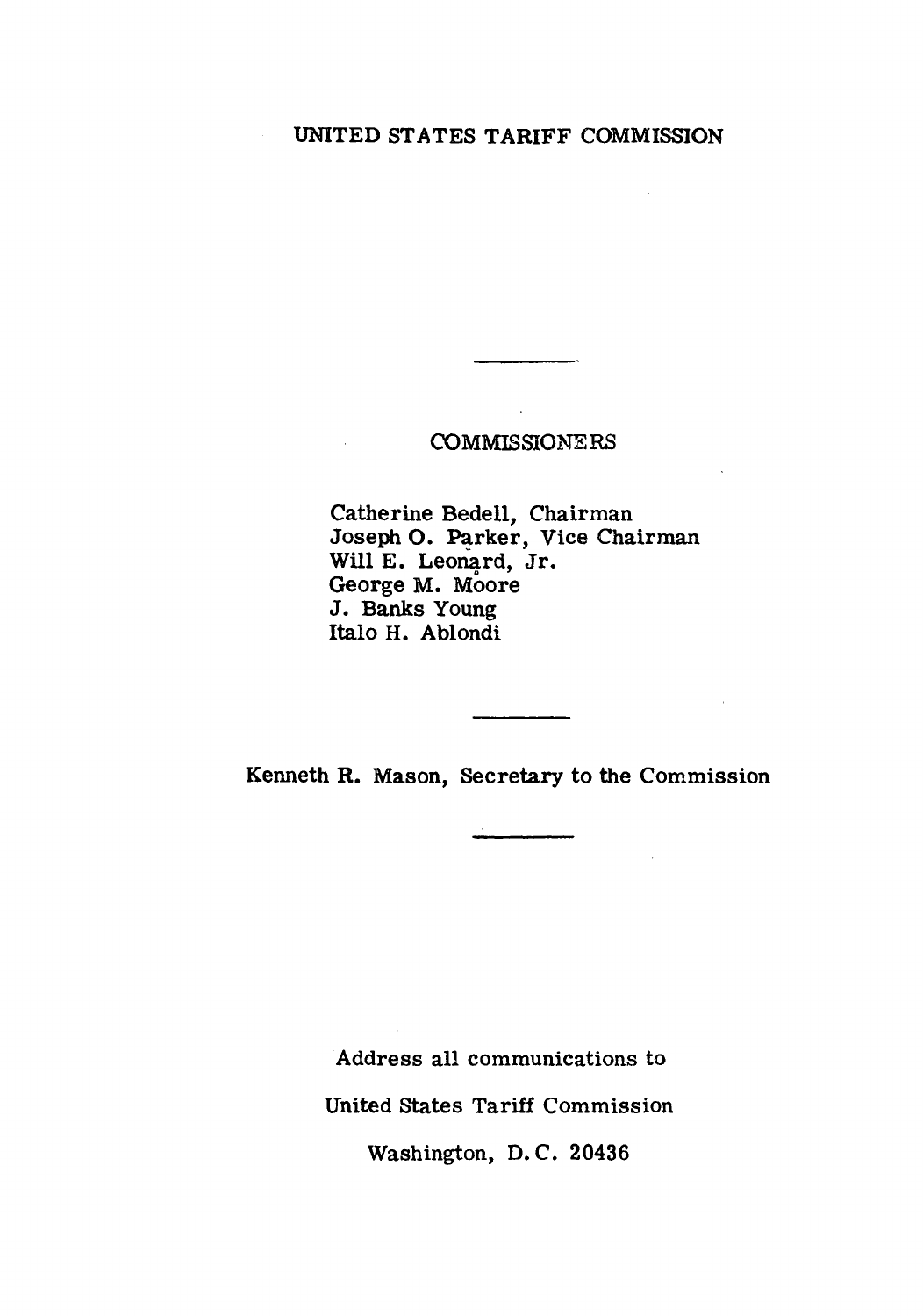May 6, 1974

## [AA1921-139] PICKER STICKS FROM MEXICO

Determination of Injury or Likelihood of Injury

On February 6, 1974, the Tariff Commission received advice from the Treasury Department that picker sticks from Mexico are being, or are likely to be, sold in the United States at less than fair value within the meaning of the Antidumping Act, 1921, as amended. In accordance with the requirements of section 201(a) of the Antidumping Act (19 U.S.C. 160(a)), the Tariff Commission instituted investigation No. AA1921-139 to determine whether an industry in the United States is being or is likely to be injured, or is prevented from being established, by reason of the importation of such merchandise into the United States.

A public hearing was held on·March 19, 1974. Notice of the investigation and hearing was published in the Federal Register of February 20, 1974, (39 F.R. 6571).

In arriving at a determination in this case, the Commission gave due consideration to all written submissions from interested parties, evidence adduced at the hearing, and all factual information obtained by the Commission's staff from questionnaires, personal interviews, and other sources.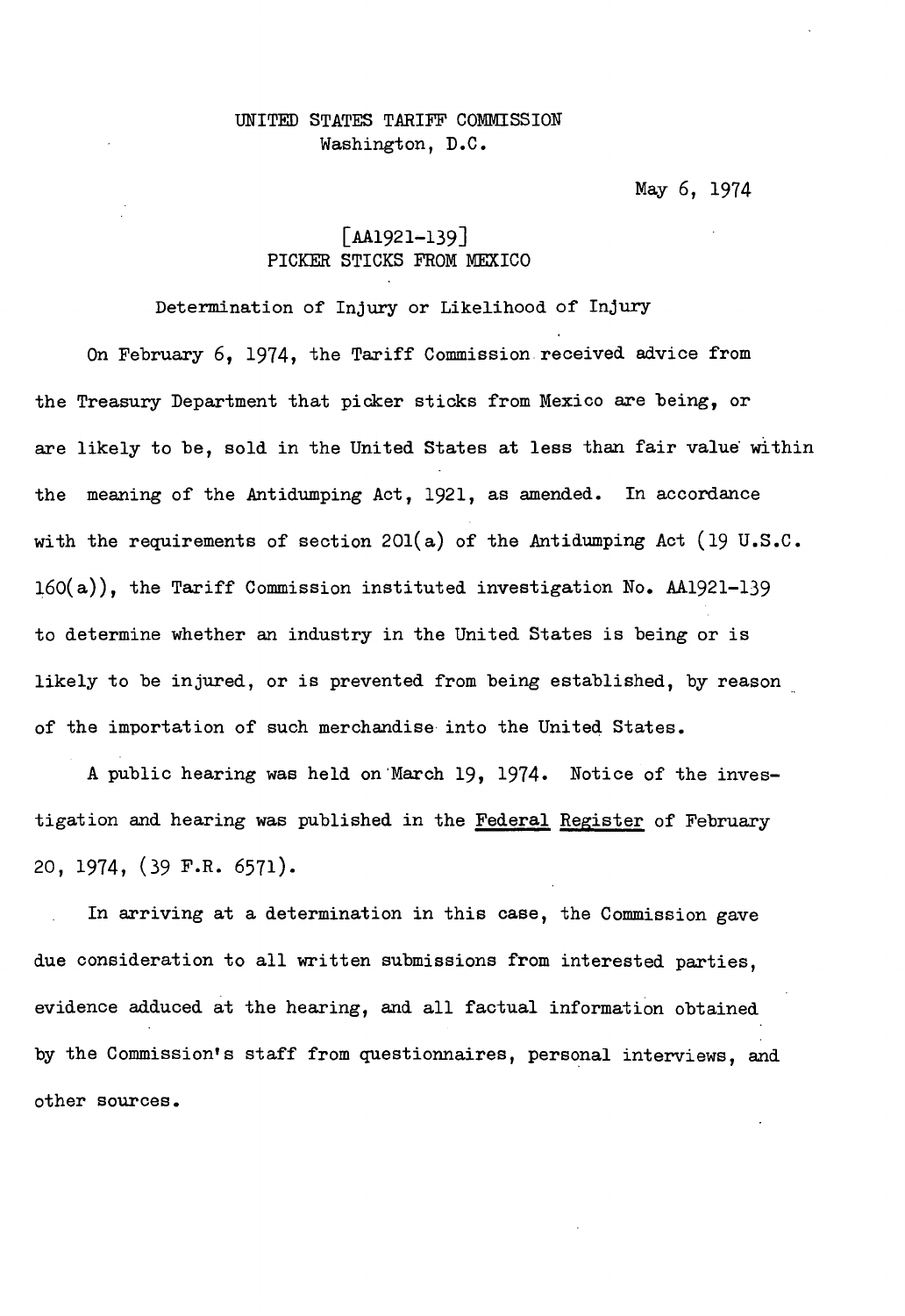On the basis of the investigation, the Commission has determined that an industry in the United States is being, or is likely to be, injured *1)* by reason of the importation of picker sticks from Mexico that are being, or are likely to be, sold at less than fair value within the meaning of the Antidumping Act, 1921, as amended.

1/ Chairman Bedell, Vice Chairman Parker, and Commissioner Leonard determined that an industry is being injured. Commissioner Moore determined that an industry is likely to be injured. Commissioner Ablondi made a negative determination. Commissioner Young did not participate in the decision.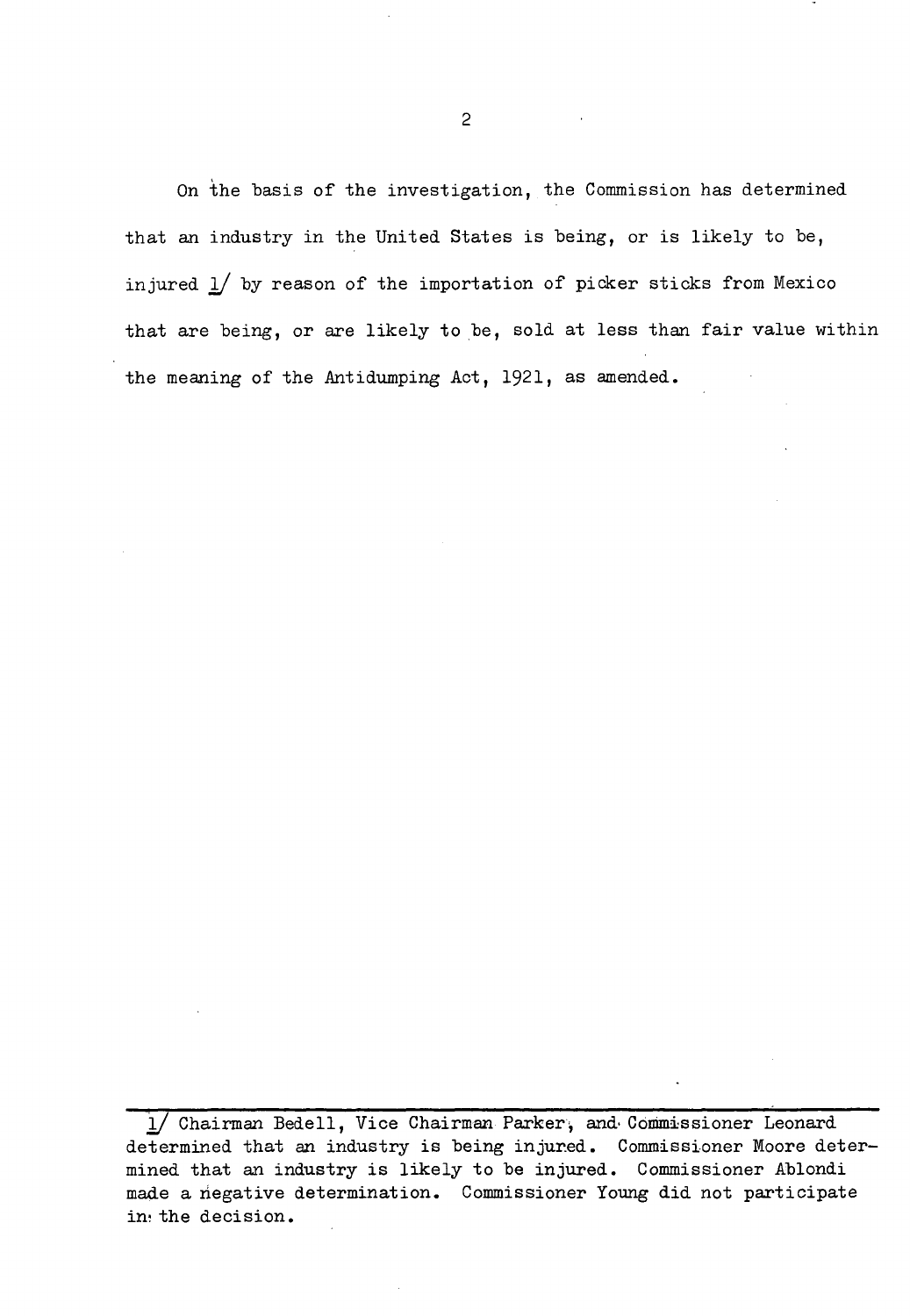Statement of Reasons for Affirmative Determination of Chairman Bedell, Vice Chairman Parker, and Commissioner Leonard *'1/* 

In our opinion, *an* industry in the United States is being injured by reason of the importation of picker sticks from Mexico that are being, or are likely to be, sold at less than fair value (LTFV) as determined by the Department of the Treasury and reported to the Tariff Commission on February 6, 1974.

We consider the industry in the United States that is being injured to consist of those facilities of U.S. firms that are devoted to the production of picker sticks, a replaceable wooden part of shuttle looms. The facilities of five firms produce the bulk of U.S. output, but a few other firms occasionally produce small numbers of sticks in facilities which for the most part are devoted to other purposes.

The Treasury Department in making its LTFV determination with respect to picker sticks imported from Mexico investigated over 92 percent of such imported picker sticks sold in the United States during the first five months of 1973. Treasury found that 100 percent of the sales it investigated were made at LTFV and that the LTFV margins are substantial. Moreover, our investigation discloses that the LTFV margins contribute significantly to the margins by which imports generally undersell domestic sticks.

U.S. imports of picker sticks, which were very small in 1970 and 1971, increased sharply in 1972 and became large in 1973. Imports as

3

<sup>1/</sup> Commissioner Moore concurs with the affirmative determination insofar as such determination relates to likelihood of injury.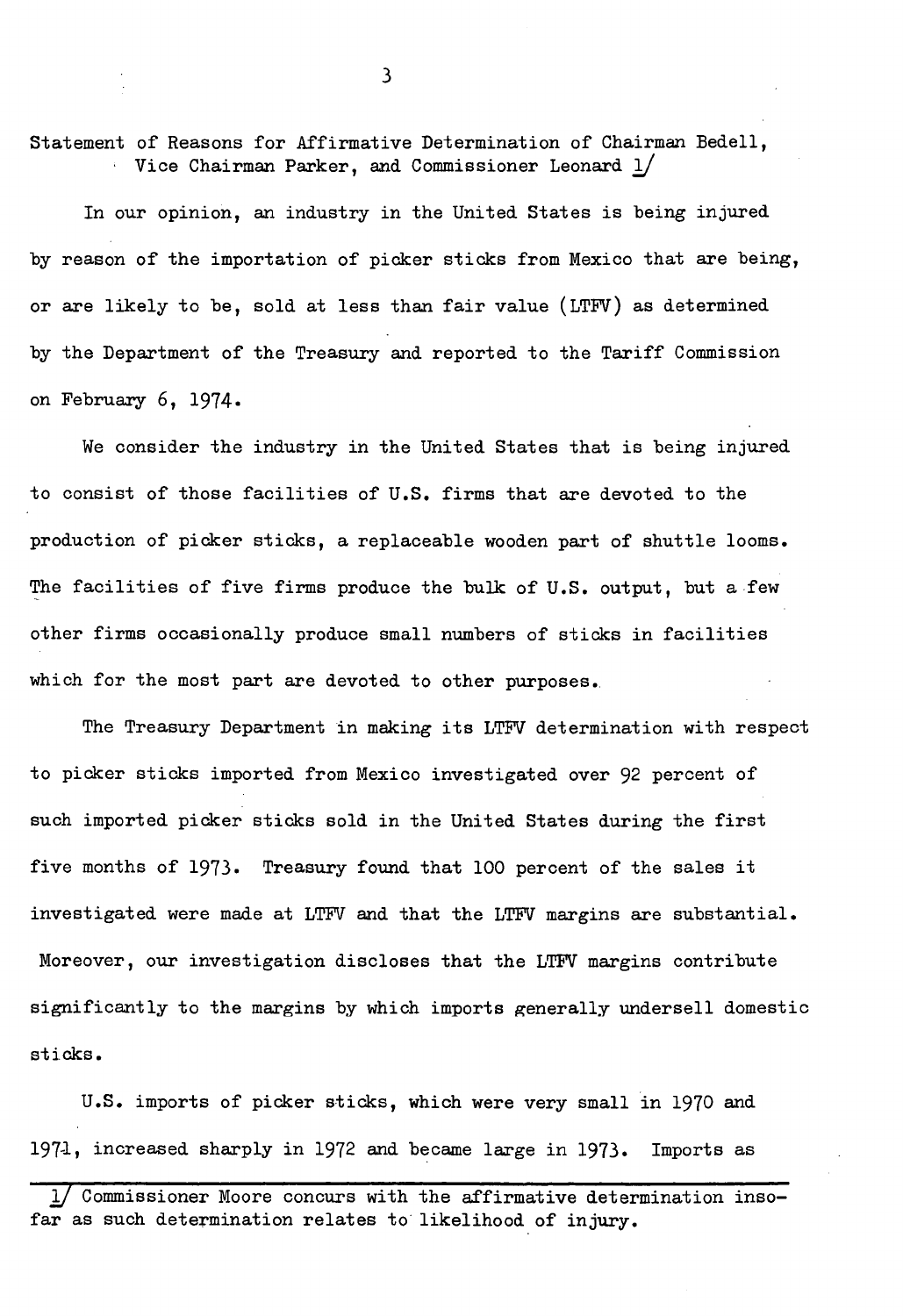a. percent of U.S. consumption were negligible during 1970-71, increased in 1972, with the beginning of imports from Mexico, and became substan $t$ ial in 1973.

Among picker sticks some models are in much greater demand than others. Production of such sticks can be done on a high-volume basis at low unit cost, and orders for them are highly desired by all manufacturers. It was on nine models of such sticks that the importer generally reduced prices by approximately 22 percent in March 1973, thereby enabling the market share of imports to substantially increase in 1973 at the expense of U.S. producers. Of the picker sticks imported in 1973, nearly three-fourths were models on which the price had been reduced in March 1973.

That the reduced LTFV prices of imported sticks are the principal factor in their increased market penetration is confirmed by a significant number of purchasers of the imported sticks. Indeed, purchasers indicate that substantial orders that will directly displace domestic production have been placed recently or will be placed shortly. More- ' over, further significant displacement of domestic production may follow currently-occurring evaluation of the imported sticks.

The importer maintains that the capacity of the Mexican plant is too small to threaten U.S. producers, and states that there is no plan to enlarge that capacity. Our investigation convinces us that the present capacity, if fully used, augurs an ability to capture an even larger

4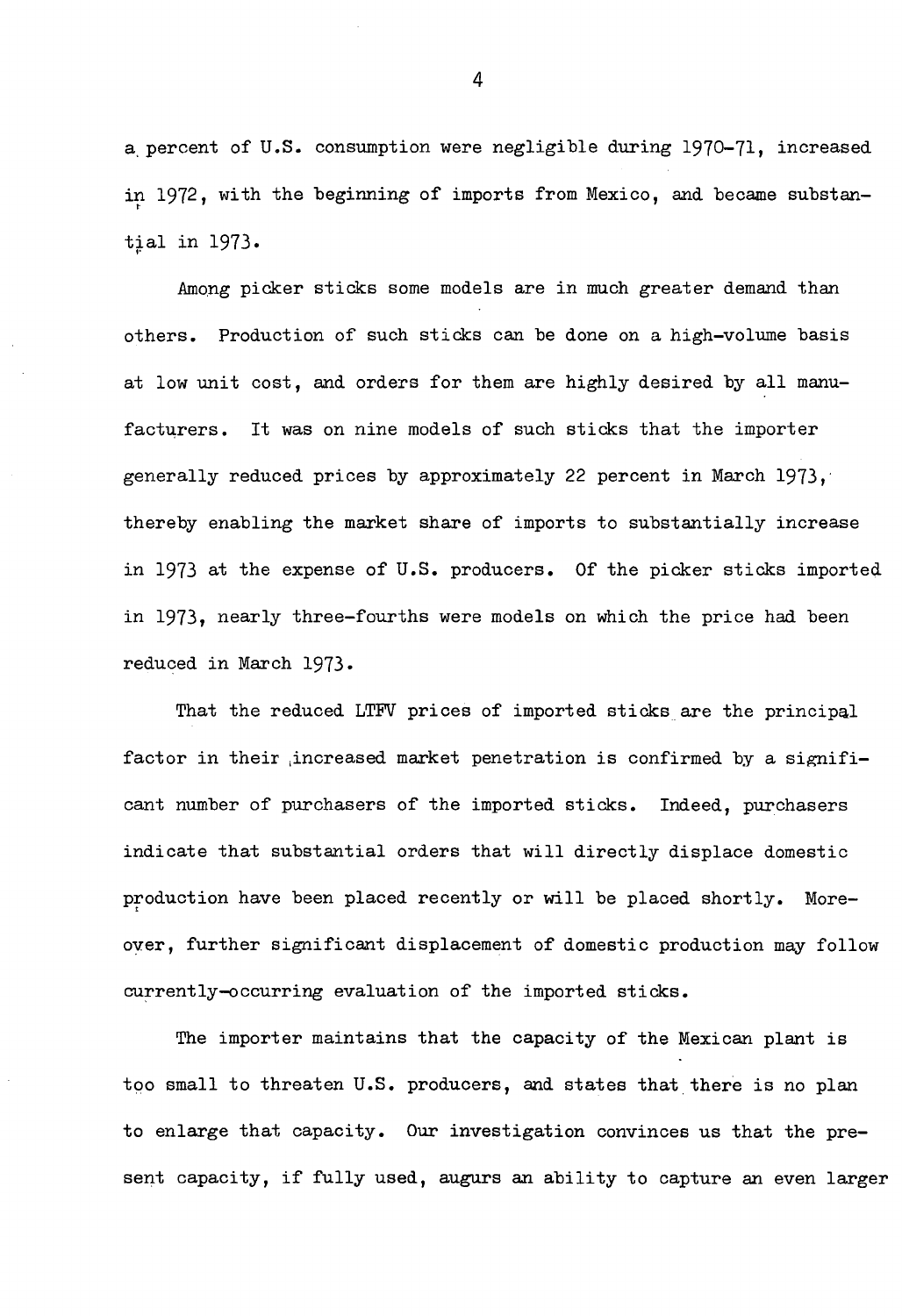share of the U.S. market. The full plant capacity is not required for the Mexican market and the production therefrom would be available for export to the United States. Such exports are indeed injurious and a threat to the U.S. industry if they are permitted to continue at LTFV prices. Further, the cost advantages which inspired the importer's shift ;to. Mexico in the first place, including easy access to raw materials for wooden loom parts, constitute an ongoing invitation to expand operations there, including the manufacture of picker sticks. In addition to continuing imports, a sizeable inventory of LTFV picker sticks imported during 1972–73 remained at the end of 1973. These sticks overhang the market and, especially when added to any level of imports subsequent to 1973, constitute a depressant to U.S. prices.

On the basis of the foregoing, we conclude that an industry in the United States is being injured by reason of the importation of LTFV picker sticks.

5